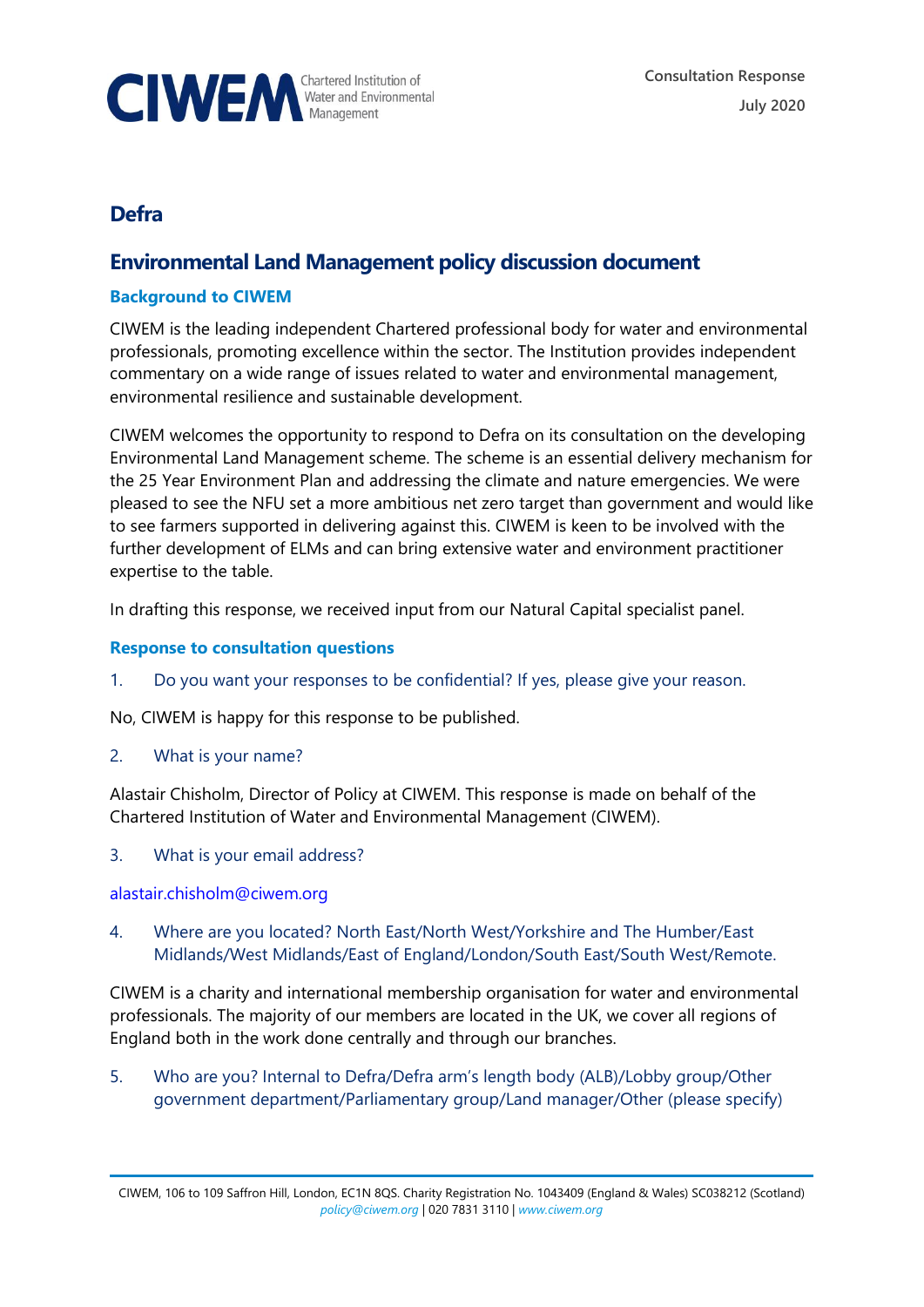CIWEM is an environmental charity and Royal Chartered professional membership organisation.

### 6. Do you have any comments on the design principles on page 14? Are they the right ones? Are there any missing?

We are pleased to see that principle 'a' addresses achieving environmental outcomes; we see this scheme as a great opportunity to support farmers, foresters and other land managers in delivering nature-based solutions to climate change adaptation and mitigation and allowing nature recovery. Some environmental benefits may be most effectively delivered using as yet untested management practices. It is good to see that land managers should have greater flexibility to determine how they deliver improvements under principle 'e'.

Principle 'h' could be extended to specifically mention ensuring that the latest research is taken into account in any updates of the scheme. In writing this we recognise and appreciate the separate scheme strand on research and development.

#### 7. Do you think the ELM scheme as currently proposed will deliver each of the objectives on page 8?

This is difficult to assess because the final set of priorities and details of how appropriate management and delivery will be secured are still being developed. The split of funding between schemes, priorities and ELMs tiers will also have a significant impact on the benefits delivered.

Alongside incentivisation, regulation (and its effective enforcement) may need to play a significant role in meeting objective 2, "To help tackle some of the environmental challenges associated with agriculture, focusing on how to address these in the shorter term". It is important that the regulatory baseline and where to find information on how to comply is clearly communicated to all land managers.

#### 8. What is the best way to encourage participation in ELM? What are the key barriers to participation, and how do we tackle them?

There have been several barriers to participation in the past; lack of appropriate options, 5 Ha rule, lack of access to advice, onerous reporting requirements and poor payment rates/ late payments.

Making tier one accessible will help ensure a basic level of environmental delivery across large areas as long as there are suitable options available for different farm types and sizes. Participation in ELMs should not be restricted by farm size as it was under CAP. We know that small areas have the capacity to deliver good environmental benefit. Removing the size limit may allow support for more peri-urban operations which can provide significant community benefits alongside environmental improvements.

Access to advice is one way to ensure that land managers are managing their land in a way that meets its potential. Many farmers already access high quality advice under private arrangements with land agents and other consultants. However not all land managers are in a financial position to pay for private advice, and in not doing so they struggle to improve their business and environmental performance. Careful thought should be given as to what a programme of advice to support ELMs uptake and delivery might look like and how to ensure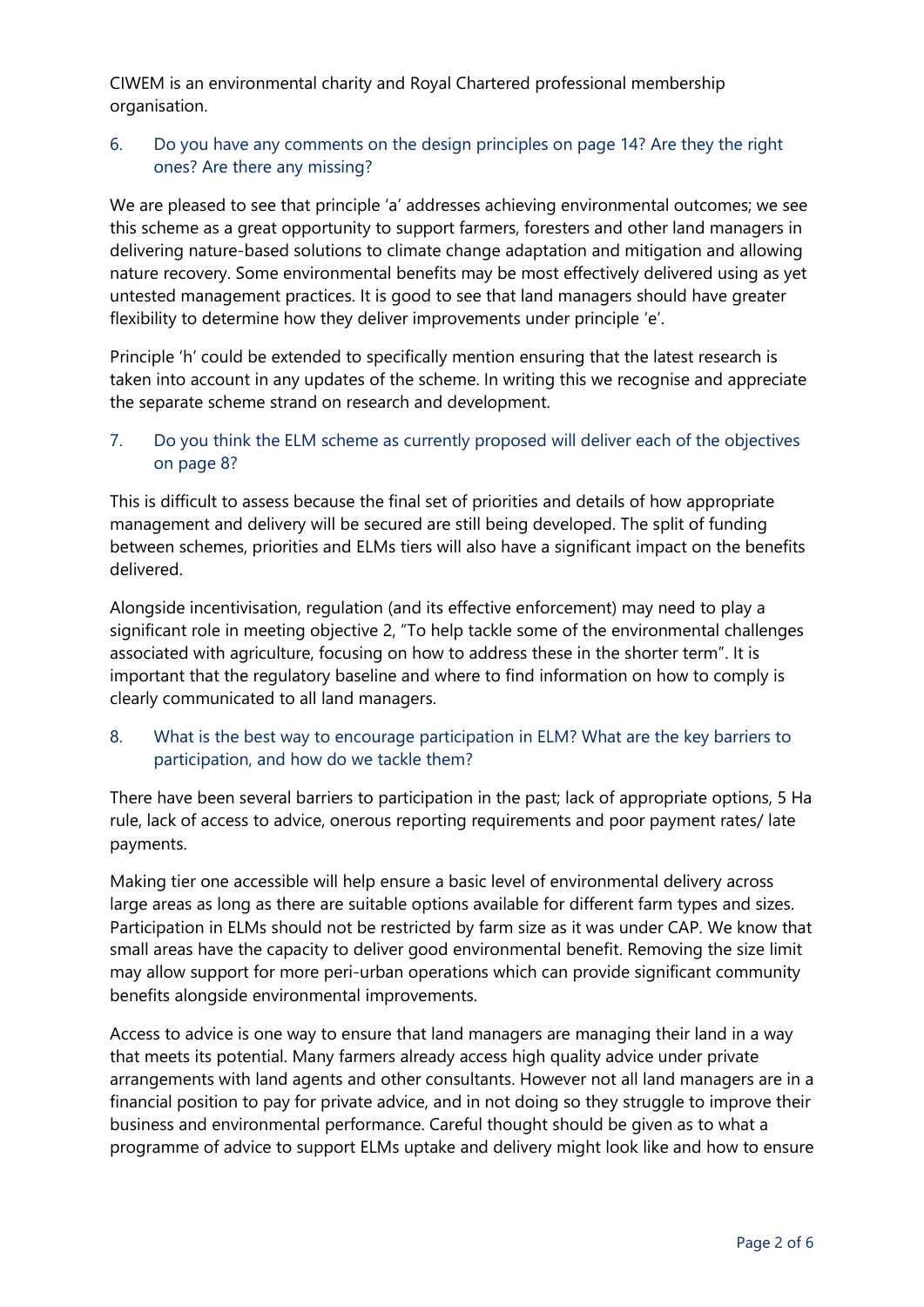it is available to those who need it most. Farmer to farmer knowledge exchange has been shown to be particularly effective, support for this could form an important part of the overall advice package.

There is a difficult balance to be struck on reporting requirements. The need for evidence closely links to verification of actions or benefits to allow payment and the ability to demonstrate value for taxpayer money. There may be ways to simplify reporting requirements whilst still gaining the necessary information.

Payment levels will be dependent on the payment method used, which we understand is being further considered as part of the tests and trials. Whatever method is chosen, improvements must be made in the timeliness of payments. If payments continue to be late at a time when farmers' cash flows seem likely to face pressure there is a risk that the scheme will face poor uptake or high dropout rates and environmental benefits will either not be delivered or will be undone in favour of uses that provide a more satisfactory payment arrangement.

Flexibility in duration and structure of scheme, within a broad framework, would render the scheme much more attractive to farmers. Nature is always adapting to circumstances and changing as a result. Inflexible scheme criteria make this inherent variability much harder for farmers to work with.

One of the biggest barriers is complexity and excessive bureaucracy. It must be simple enough to instigate, process and monitor to ensure uptake, and confidence in the scheme. Questions over liability and long-term maintenance must be addressed.

### 9. For each tier we have given a broad indication of what types of activities could be paid for. Are we focussing on the right types of activity in each tier?

We are pleased to see water-related measures within tier one. We believe a catchment approach to water management is the best way to improve water quality and deliver against the aims of the 25 Year Environment Plan. Support for Natural Flood Management under tier two is very welcome, as is reforestation. We are keen that any reforestation efforts focus on planting trees in the right places for the delivery of [multiple environmental benefits.](https://www.ciwem.org/news/woodland-creation-the-right-way) Hedgerows can provide public goods on a large scale, deliver environmental benefits through habitat creation and should be included within tier one.

It is also encouraging to see soil management recognised as a way of providing public good across large areas under tier 1, following its inclusion in the new Agriculture Bill. This is essential for future food security, supporting biodiversity and storing carbon for mitigating climate change. Our further thoughts on soils are set out in our [Soils Policy Position](https://www.ciwem.org/policy-reports/protecting-and-enhancing-soils-policy-position-statement)  [Statement.](https://www.ciwem.org/policy-reports/protecting-and-enhancing-soils-policy-position-statement)

We are pleased that pest management is included under tier 1 to incentivise environmentally sustainable farming, as encouragement for an end to unnecessarily widespread pesticide use in order to reverse biodiversity decline is essential. It is good to see habitat improvements and restoration covered in tier three. However wider rewilding approaches could provide even greater biodiversity and climate benefits. Rewilding is an approach that we are keen to see promoted and supported, particularly in areas with limited capacity to produce food.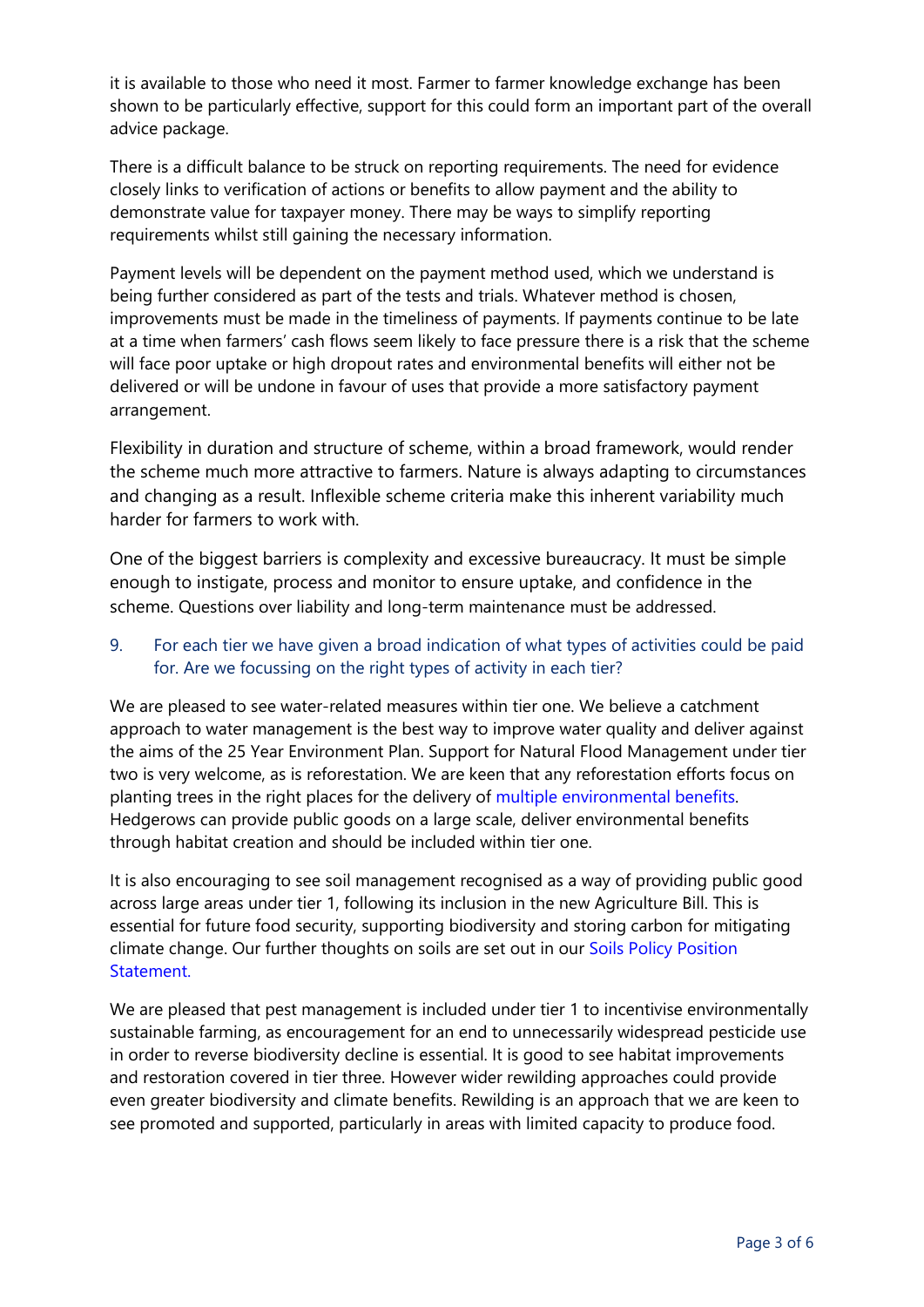It is important in that, under tier one in particular, all types of activity paid for clearly go beyond regulations and good business practices and that funding focuses on the delivery of environmental gains that it may not otherwise be profitable for land managers to provide.

10. Delivering environmental outcomes across multiple land holdings will in some cases be critical. For example, for establishing wildlife corridors or improving water quality in a catchment. What support do land managers need to work together within ELM, especially in tiers 2 and 3?

In encouraging collaboration between groups of neighbouring farmers it will be important to take on board any lessons learnt from application of the facilitation fund under BPS.

We see the main requirements for supporting collaboration as: an independent, impartial facilitator; an effective disputes service; appropriate agreement structures; availability of initial capital funding, and the development of farmer support groups.

In order to ensure that ELMs is as effective as it can be in contributing to the 25 YEP, it is important that activities and prioritisation are linked to other initiatives and plans that already exist or are being developed. For example, the Catchment Based Approach (which has an agriculture working group), the development of the national Nature Recovery Network and delivery of biodiversity net gain.

11. While contributing to national environmental targets (such as climate change mitigation) is important, ELM should also help to deliver local environmental priorities, such as in relation to flooding or public access. How should local priorities be determined?

Local priorities should be determined using a combination of natural capital mapping (which may be best carried out across an environmentally defined scale such as a catchment), community consultation and collaboration with Local Planning Authorities.

Further clarity is needed on how flood risk and drought will be included in the scheme, as well as how decarbonisation and net zero aims will be incorporated and furthered.

12. What is the best method for calculating payments rates for each tier, taking into account the need to balance delivering value for money, providing a fair payment to land managers, and maximising environmental benefit?

Payment by results would be our preferred basis. However, we recognise there are currently a number of issues that would prevent this approach being taken:

- Not all benefits that need delivering to meet 25 YEP aims, and which the three tiers of ELMs might look to address, currently have sufficient metrics;
- Results can take more than a year to materialise, which does not fit with the annual payment cycle, and
- Determining the value of public goods provided is currently difficult due to the lack of a comparable base.

As a result, development of this payment method requires more time to develop and test.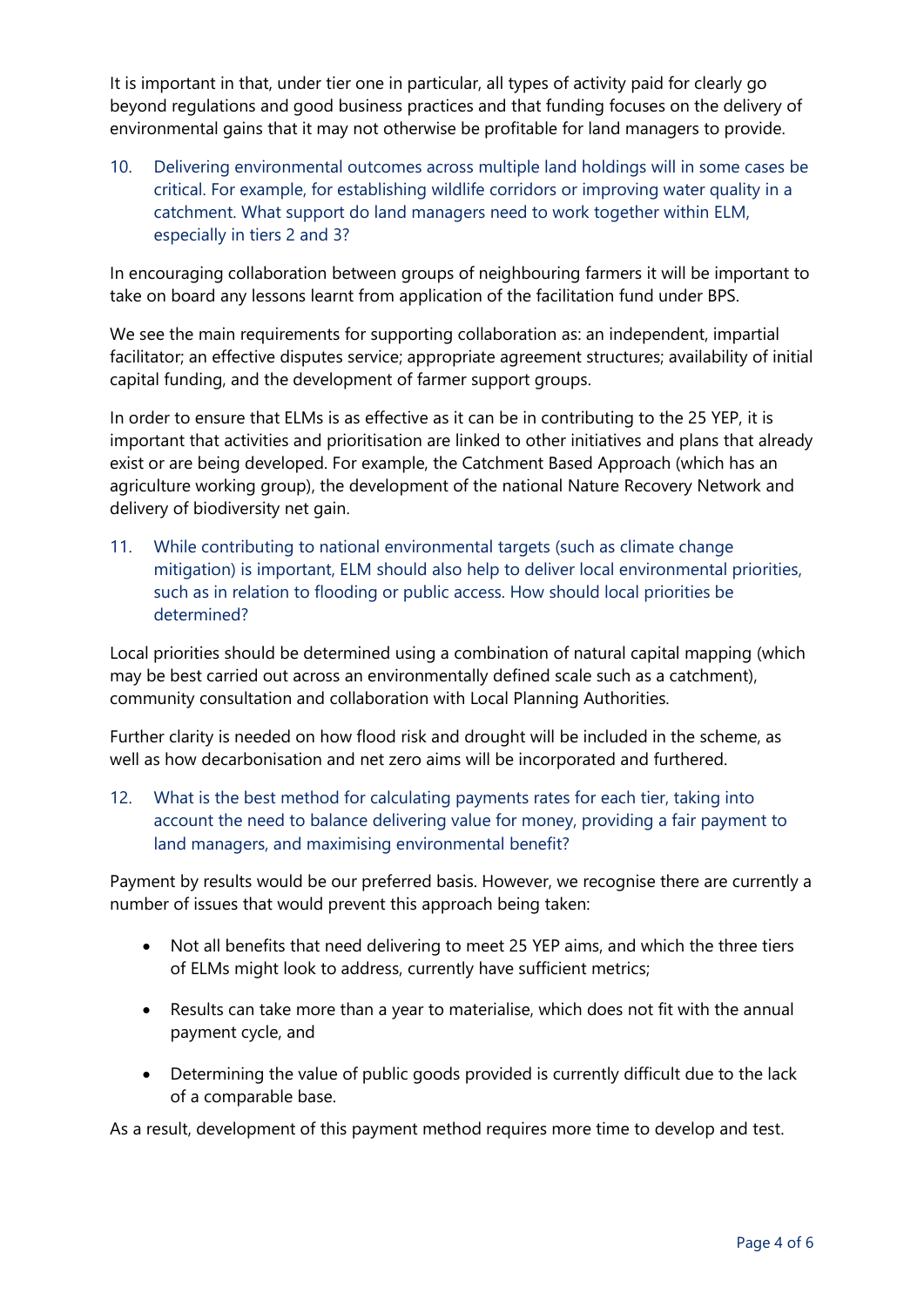In the meantime, we understand that it will be necessary to use other bases such as income forgone or cost as a base with an uplift element based on value provided.

#### 13. To what extent might there be opportunities to blend public with private finance for each of the 3 tiers?

Bringing in private funding would be beneficial in increasing the overall budget for delivering environmental improvements. However, mechanisms to do this would likely complicate the system of accessing support. It would be prudent therefore for methods of introducing private funding to be trialled and phased in, perhaps following the initial establishment of the government funded scheme.

14. As we talk to land managers, and look back on what has worked from previous schemes, it is clear that access to an adviser is highly important to successful environmental schemes. Is advice always needed? When is advice most likely to be needed by a scheme participant?

There will be cases where land managers already have, either themselves or within their team, the required knowledge and skills to apply for and deliver against schemes. However professional advice is sought by a large proportion of scheme claimants.

Access to advice is most necessary for those who are currently non-compliant with applicable regulations and/or are financially struggling.

15. We do not want the monitoring of ELM agreements to feel burdensome to land managers, but we will need some information that shows what's being done in fulfilling the ELM agreement. This would build on any remote sensing, satellite 35 imagery and site visits we deploy. How might self-assessment work? What methods or tools, for example photographs, might be used to enable an agreement holder to be able to demonstrate that they're doing what they signed up to do?

We agree that verifying activity and delivery are important in justifying payment of public money and assessing scheme performance for consideration in future reviews.

Photographs with a short description may be the easiest way of enabling participants with good digital skills to demonstrate delivery of agreed actions. One barrier in this being completed is remembering to do so, regular reminders as part of communications with scheme participants may help. The ability to submit photos and descriptions directly from mobile phones would also be helpful in removing complexity and allowing timely submission of evidence. It should be straightforward for applicants to prove some management changes such as sowing cover crops or moving from cultivation to no-till but it may be much more complex to prove, for example, that soil carbon levels are effectively increasing.

In combining claimant evidence submissions with remote sensing data we understand from previous experience that there will sometimes be clashes. In these cases inspectors or ELMs advisors could be required to verify the data and resolve differences.

#### 16. Do you agree with the proposed approach to the National Pilot? What are the key elements of ELM that you think we should test during the Pilot?

We recognise the potential benefits of running a national pilot and support this approach. We would be interested to know how many participants it is envisaged would take place in